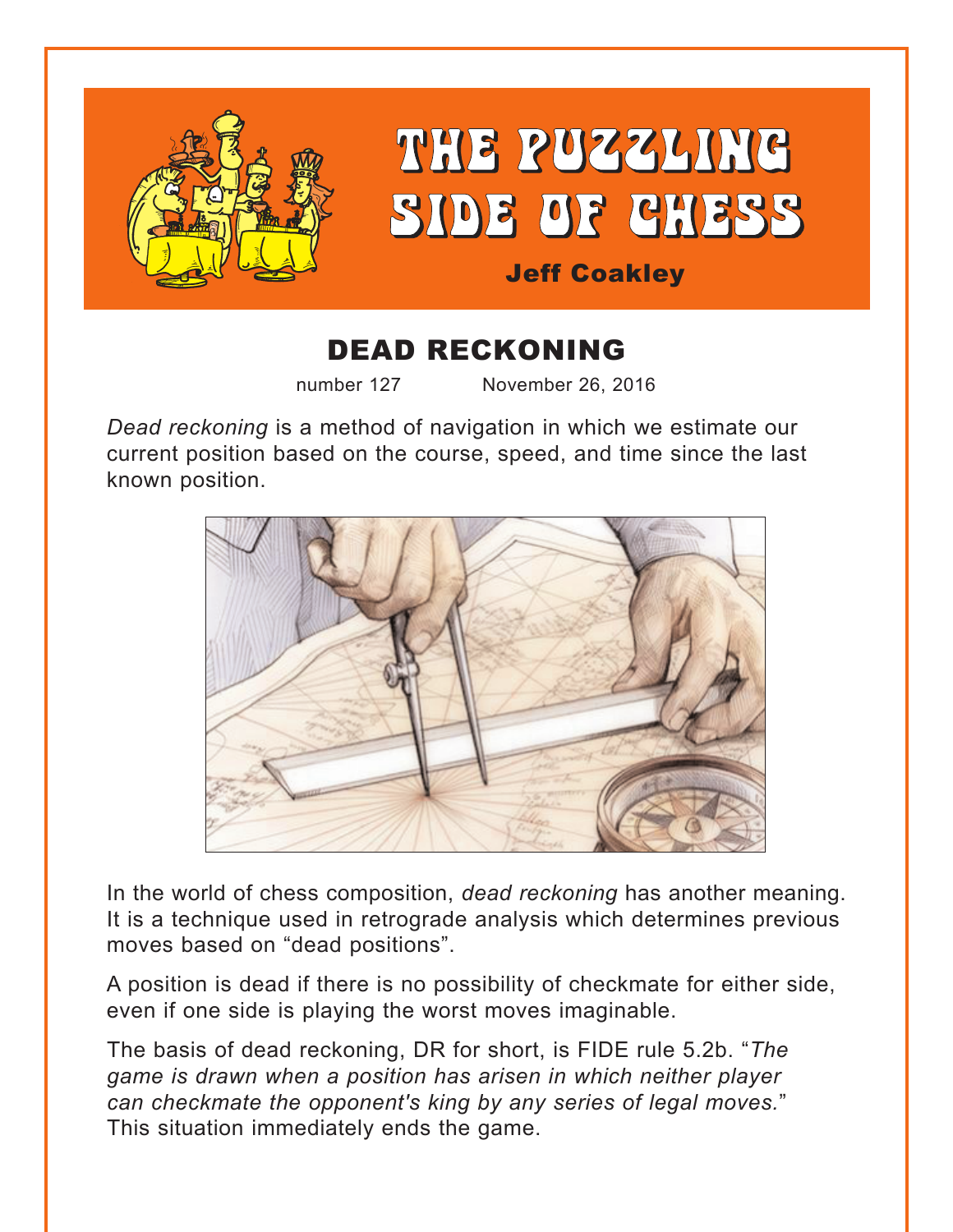<span id="page-1-0"></span>Before getting to the puzzles, let's consider two examples.



**Best Move?** 

What is White's best move?



Checking the rulebook.

Sorry, folks, that was a trick question. The game is over. The position is dead. There is no best move because no further moves can be made.

The three "candidates" were 1.Qe4xe6+, 1.Qh6xe6+, and 1.Qh3xe6+. To each of those moves, Black would have three replies, but regardless of what is "played", the forced sequence of captures would eventually lead to a position with king and two dark-square bishops vs. king and dark-square bishop. Dead as dead can be.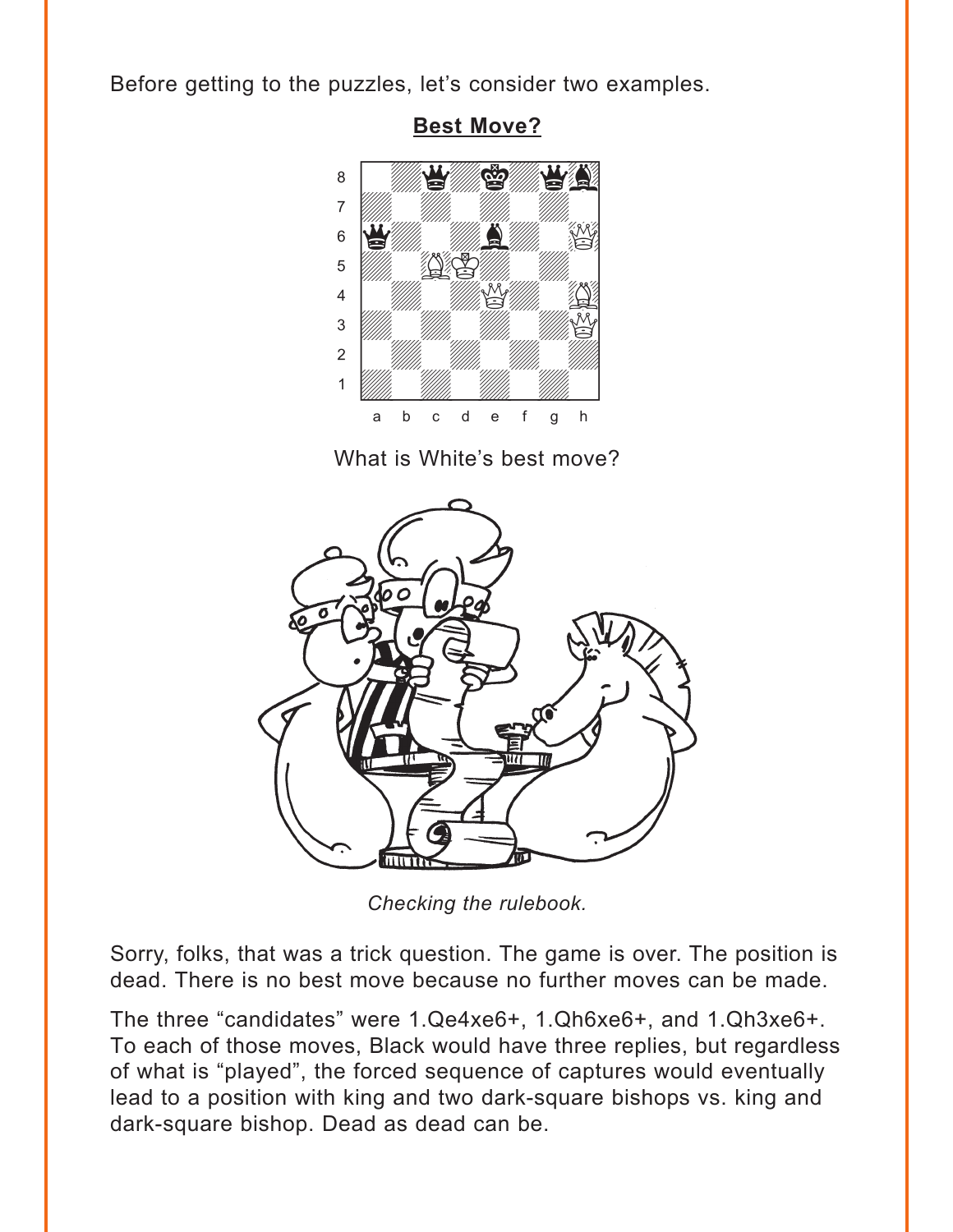<span id="page-2-0"></span>Not all dead positions involve a lack of mating material. They also include forced stalemates and permanently blocked pawn formations. The diagram below combines two forms of chessboard death.



**[Dead or Alive?](#page-6-0)**

It seems that the black queen must be captured, but 1.Nxd6 is stalemate and 1.Kxd6 forces 1...Kxb7, with no mating material. So the position is drawn as it stands. The queen cannot be taken!

The invention, development, and promotion of DR problems is due primarily to one man, British retro specialist Andrew Buchanan. He once referred to dead reckoning as "an off-the-wall idea". But the idea has steadily grown into a distinct sub-category of retrograde problems, with over 70 published compositions by numerous authors.

Here is the puzzle that he uses to explain dead reckoning.



**[Retro 36](#page-6-0)**

Which king made the last move?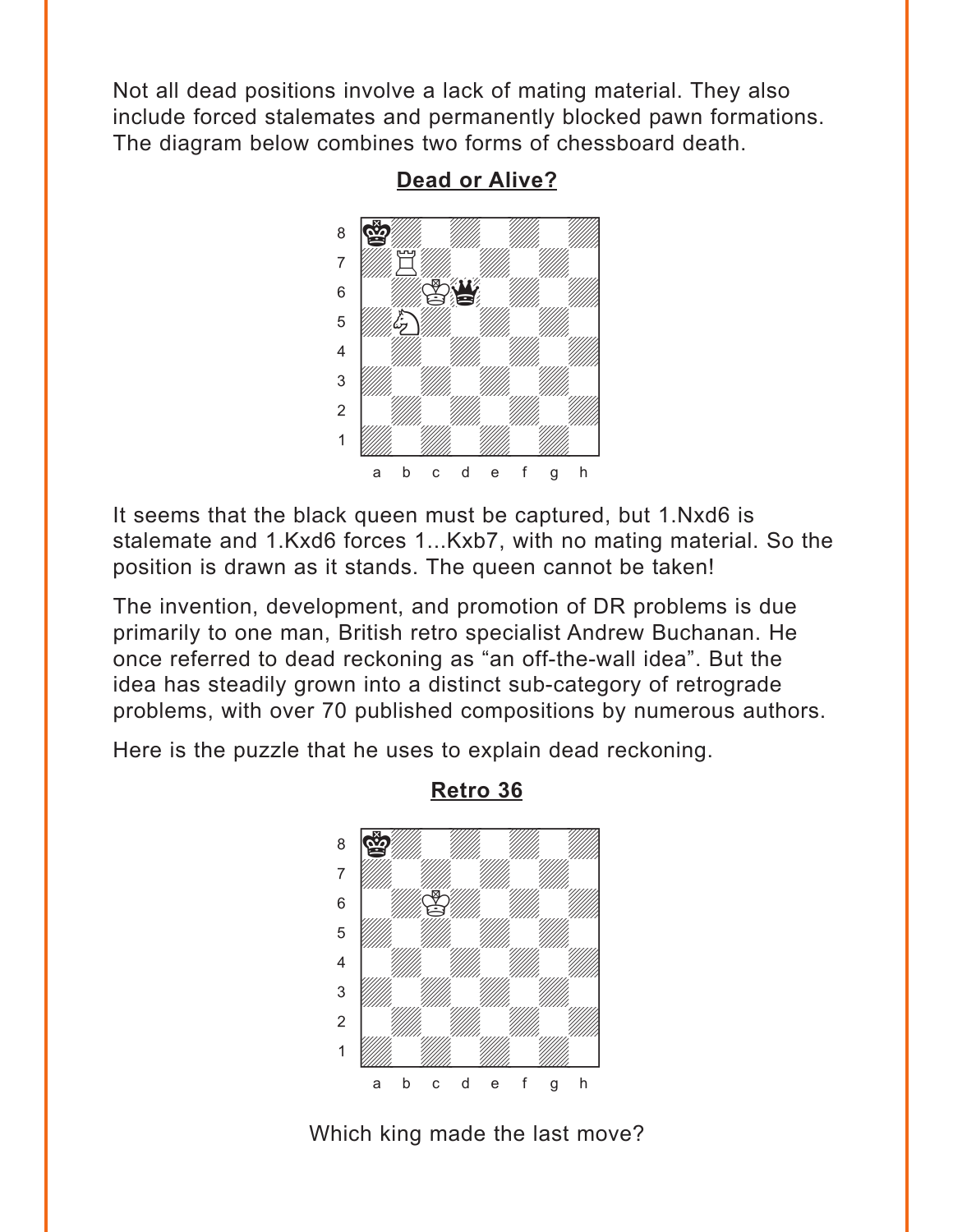<span id="page-3-0"></span>Now we're ready for some serious retro fun. The next three problems are all by Andrew Buchanan. We start with two of his earliest DR compositions from 2001. They're twins, featuring a blocked pawn formation.



**[Retro 37](#page-7-0)**

White to play. What was the last move?

Here's the same position except the black king is on h8.



**[Retro 38](#page-8-0)**

White to play. What was the last move?

*Dead Reckoning,* the 1947 film noir, starred Humphrey Bogart and Lisabeth Scott. A twisted tale of love and death.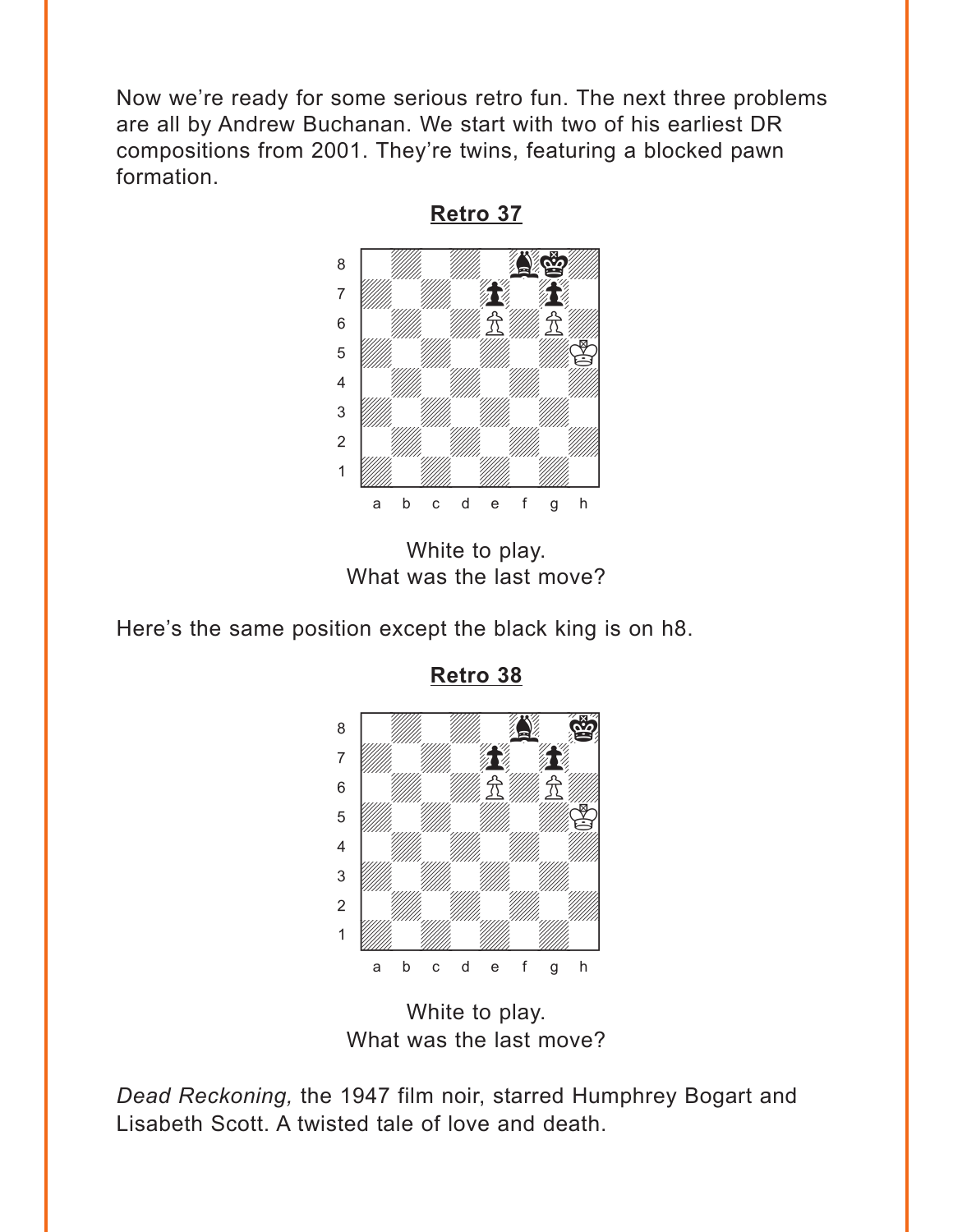<span id="page-4-0"></span>

Hollywood 1947, on the set of Dead Reckoning. Bogart was a strong and avid chess player throughout his life.

This puzzle is a Buchanan original, made especially for The Puzzling Side of Chess. Thanks, Andrew!

The white king needs to be adjusted. But which square is he on?



J'adouber

White to play. Where is the white king? Does he stand on b5, b6, c5, or c6?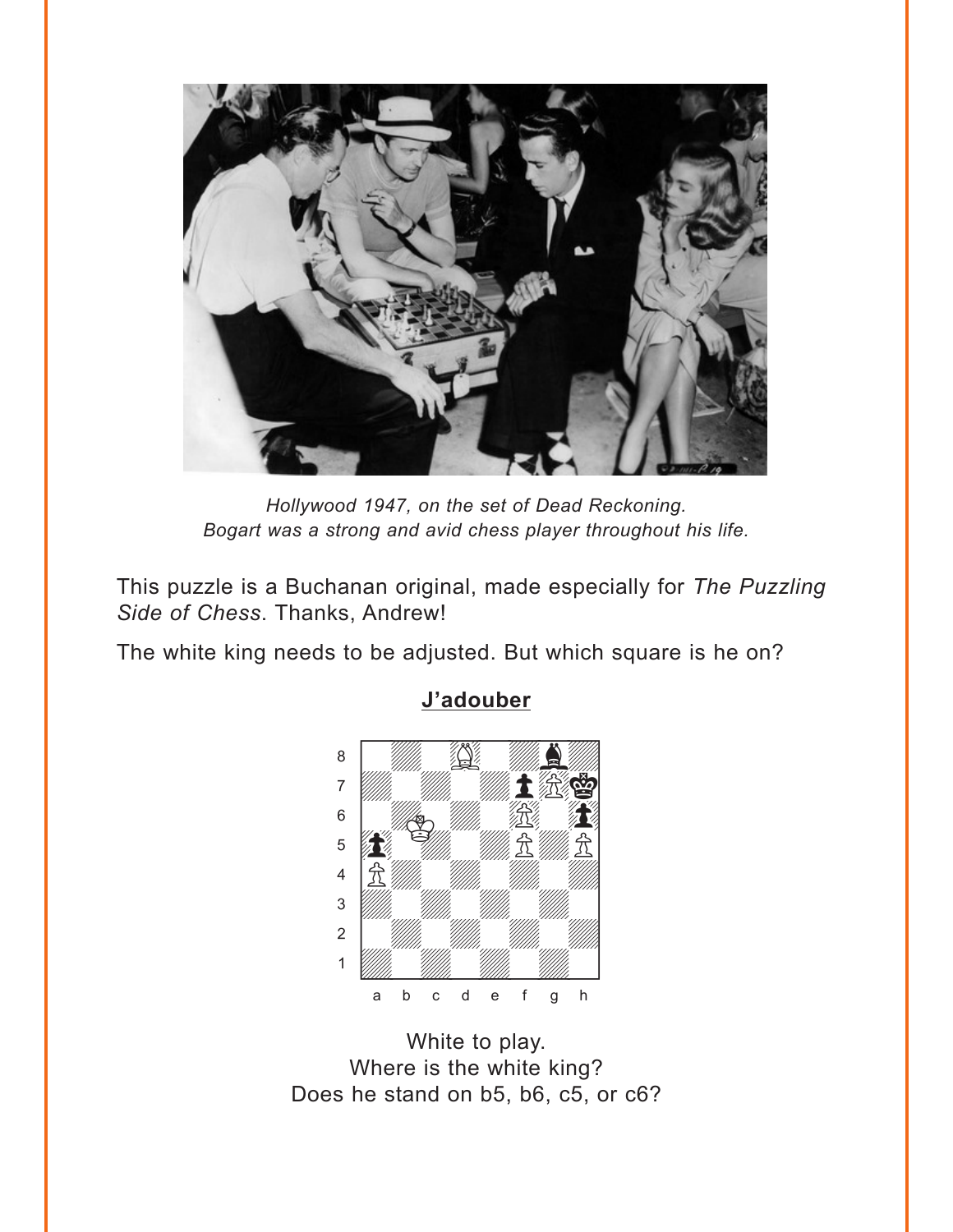<span id="page-5-0"></span>We finish off with a problem from column 116. Same construction task, but a new and improved solution. What is the most pieces on the board so that mate is impossible?



Construct a position, using the maximum number of pieces, so that neither player can possibly checkmate the other, even with the help of bad moves by the opponent. The position may not be a forced stalemate. At least one player must have the option to "play on", so to speak.

The position must be legal, which means "reachable in an actual game".



*Red Deckoning*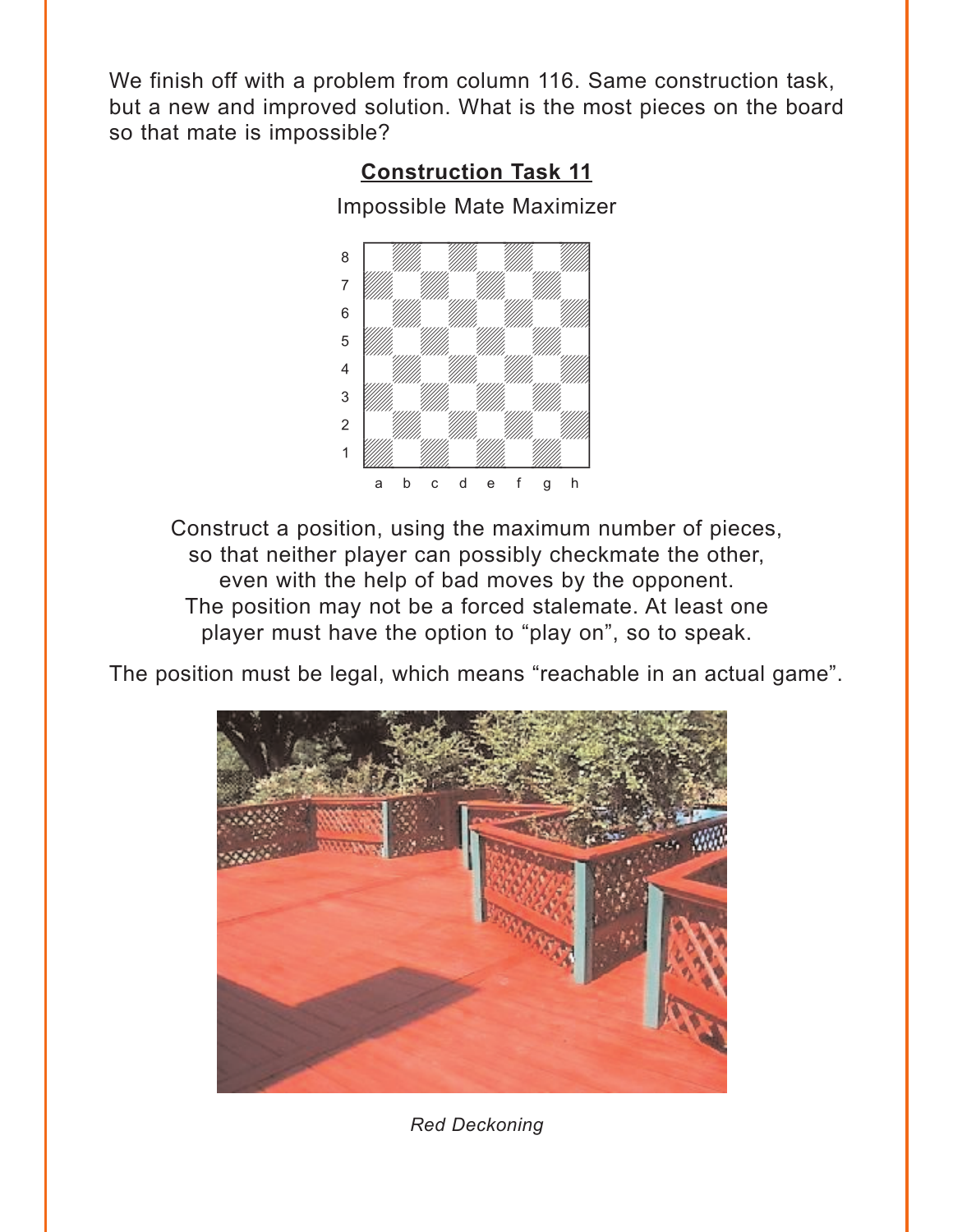## <span id="page-6-0"></span>**SOLUTIONS**

*PDF hyperlinks***.** You can advance to the solution of any puzzle by clicking on the underlined title above the diagram. To return to the puzzle, click on the title above the solution diagram.

*Archives***.** Other columns with similar problems can be found in the Puzzling Side archives.

Solutions to **[Best Move](#page-1-0)** and **[Dead or Alive](#page-2-0)** are given in the main text.

**[Retro 36](#page-2-0)** Andrew Buchanan 2001



The last move was by the white king: **1.Kxc6**.

The captured black piece was a queen, rook, or pawn.

Consider the previous position if Black just moved from a7 or b8.

- a) Black did not play the non-captures 1...Ka7-a8 or 1...Kb8-a8 because the position would already be dead with king vs. king.
- b) Black did not capture a knight or bishop on a8 because the position would already be dead with king & one minor piece vs. king.
- c) Black did not capture a queen or rook on a8 because the only move, the only way out of check, would be to capture on a8. So the position would already be dead before the capture.

Therefore Black did not make the last move.

White did not play the non-capture 1.Kc6 and did not capture a minor piece on c6 because the previous position would be dead.

With a black queen, rook, or pawn on c6, the position was still alive because White need not capture.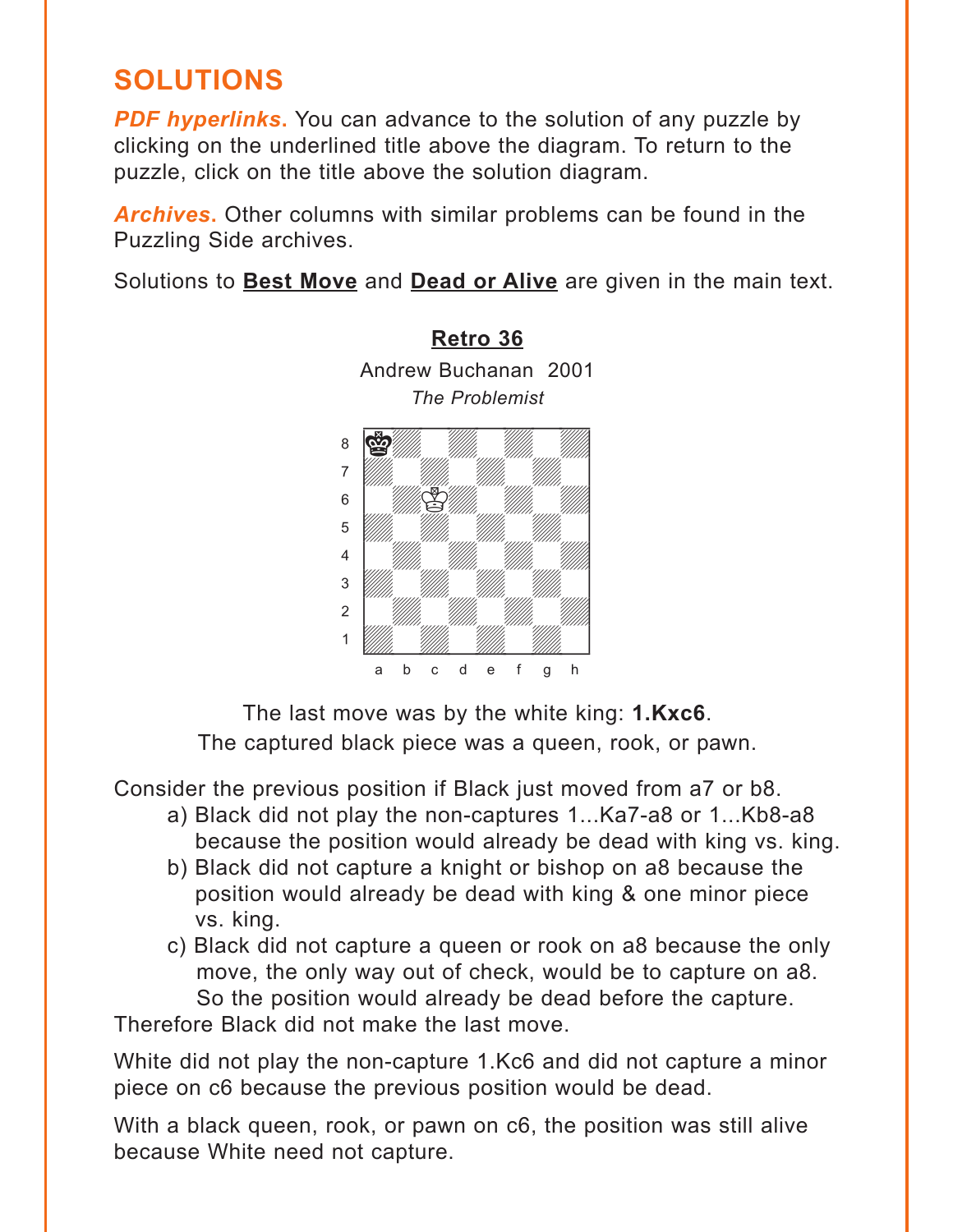<span id="page-7-0"></span>

1 *Udwarddwrain ym y ym y gyda*d y cyfeiriad yn y gyda y gyda y gyda y gyda y gyda y gyda y gyda y gyda y gyda y<br>Trwy y gyda y gyda y gyda y gyda y gyda y gyda y gyda y gyda y gyda y gyda y gyda y gyda y gyda y gyda y gyda a b c d e f g h

The last move was **1...Kh7xg8(N)**.

The captured white piece was a knight.

The position is dead. The pawn formation is indestructibly blocked. White can manoeuvre to capture the bishop on f8, but that results in stalemate.

Obviously, the last move was by the black king. He did not move from f7 because he would have been in an impossible double check. So he either moved from h8 or h7.

The last move was not the non-capture 1...Kh8-g8 because the position would already be dead.

The last move was not 1...Kh8xg8 because the position would be dead with any white piece on g8. Capturing the piece would be Black's only move. But the game is over before the capture. That's the rule!

So the black king had to move from h7. White's previous move was 1.f5xg6+ or 1.g5-g6+.

The last move was not the non-capture 1...Kh7-g8 because the position would already be dead.

The last move was not 1...Kh7xg8(B/Q) because the king would have been in an impossible double check.

The last move was not 1...Kh7xg8(R) because the position would already be dead. Capturing the rook would be Black's only move.

The last move had to be 1...Kh7xg8(N). The position was still alive before this move because Black had the option of 1...Kh7-h8.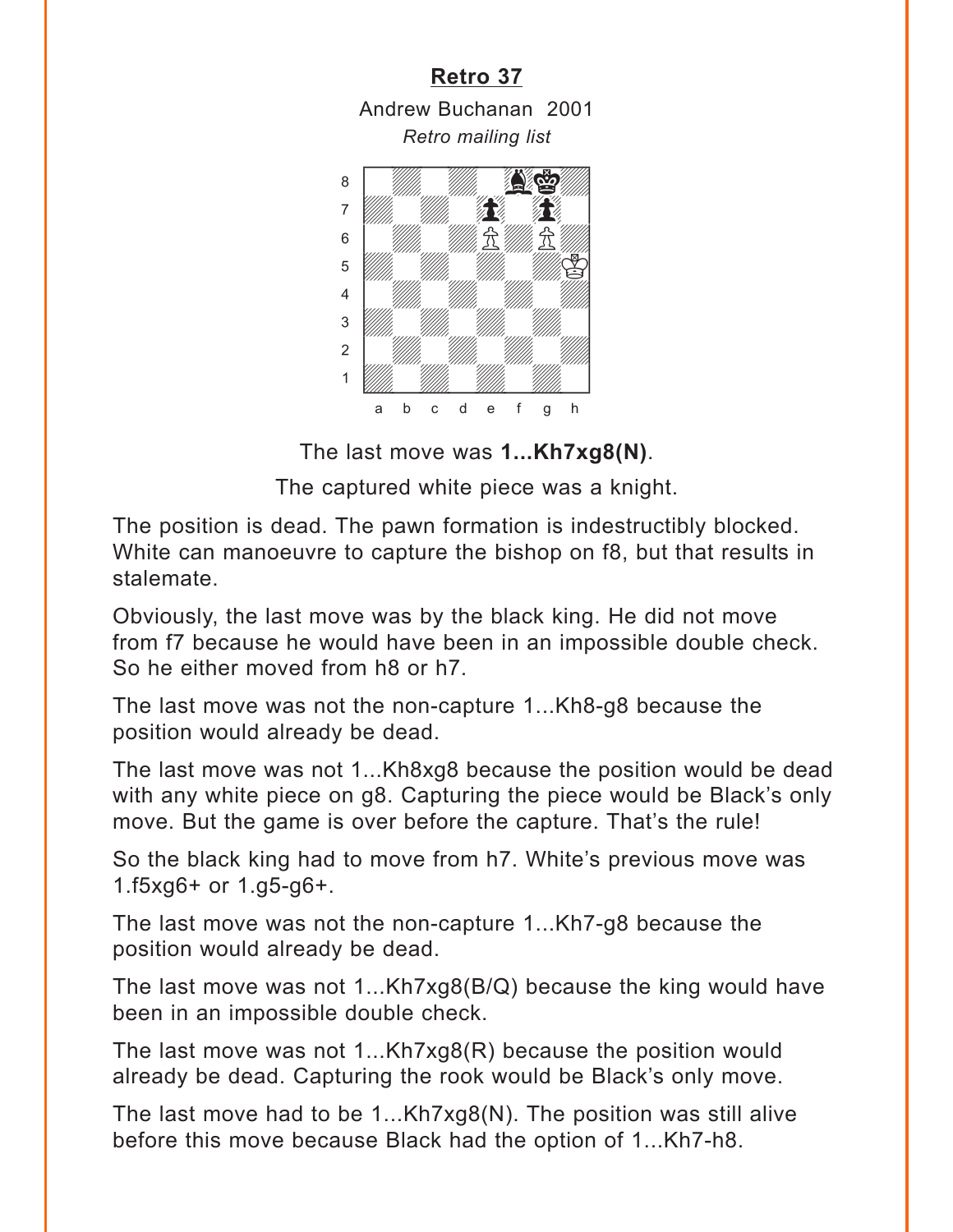<span id="page-8-0"></span>

The last move was **1...Kh7xh8(B)**. The captured white piece was a bishop.

Most of the analysis for this twin position is the same as retro 37.

The last move was not 1...Kg8-h8 or 1...Kg8xh8 because the position would already be dead. As before, the black king must have captured on h8 from h7. He did not capture a queen or rook because he would have been in an impossible double check.

The last move was not 1...Kh7xh8(N) because, surprisingly, the position is dead with a white knight on h8. Black is not forced to take it and could play 1...Kh7-g8 instead. But the white knight cannot escape before its capture next turn. 2.Nf7 is stalemate.

So the last move was 1...Kh7xh8(B). The position was still alive before this move because Black had the option of 1...Kh7-g8.

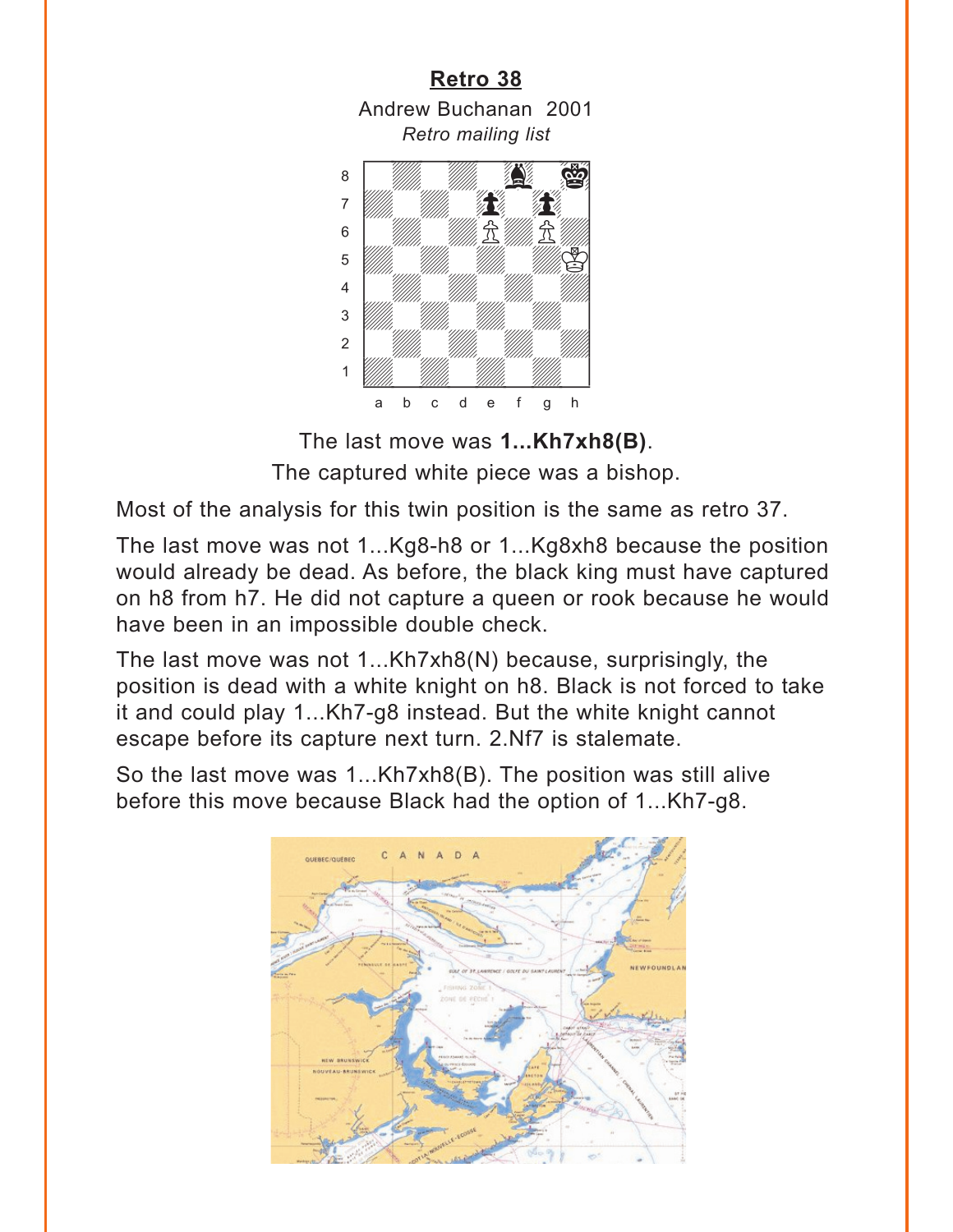<span id="page-9-0"></span>**[J'adouber](#page-4-0)** Andrew Buchanan 2016 *Puzzling Side of Chess* w\_\_\_\_\_\_\_\_w



The white king must be on c6.

The position will be dead regardless of how we adjust the white king. There is no way for White to release the stalemate. But the positions are illegal with the king on b5, b6, or c5.



White king on b5.

The last move was not 1...Kh8>h7 because that move would be forced and the position would already be dead. This applies to all four possible squares for the white king. (The symbol > means that the move may or may not have been a capture.)

Similarly, the last move was not 1...b6xa5 because that move would be forced, meaning of course that the position was already dead.

Showing that the last move was not 1...a7-a5 is trickier since Black would have the option of 1...a7-a6+. But the position is also dead with the black pawn on a6 because White cannot avoid the inevitable stalemate.

Therefore, Black had no last move, and the position is illegal.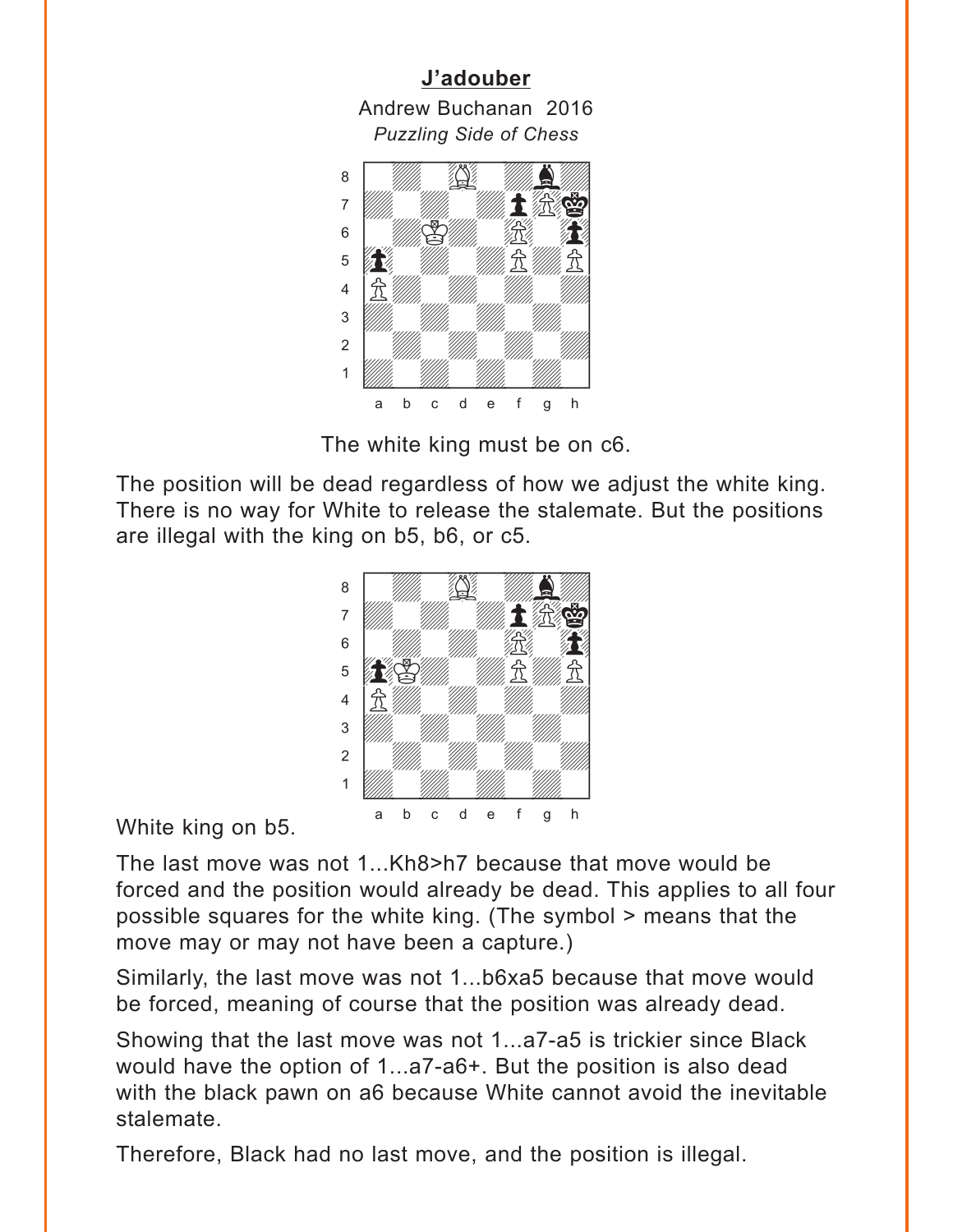

White king on b6.

The last move was not 1...a6-a5 because that move would have been forced, and the position was already dead. Therefore, Black had no last move, and the position is illegal.



White king on c5.

The last move was not 1...b6xa5 because the white king would have been in check from the pawn on b6.

The last move was not 1...a6-a5 because that move would have been forced, and the position was already dead.

The last move was not 1...a7-a5, even though Black would have the option of 1...a7-a6. The position with the black pawn on a6 is also dead because there is no way to avoid stalemate.

Therefore, Black had no last move, and the position is illegal.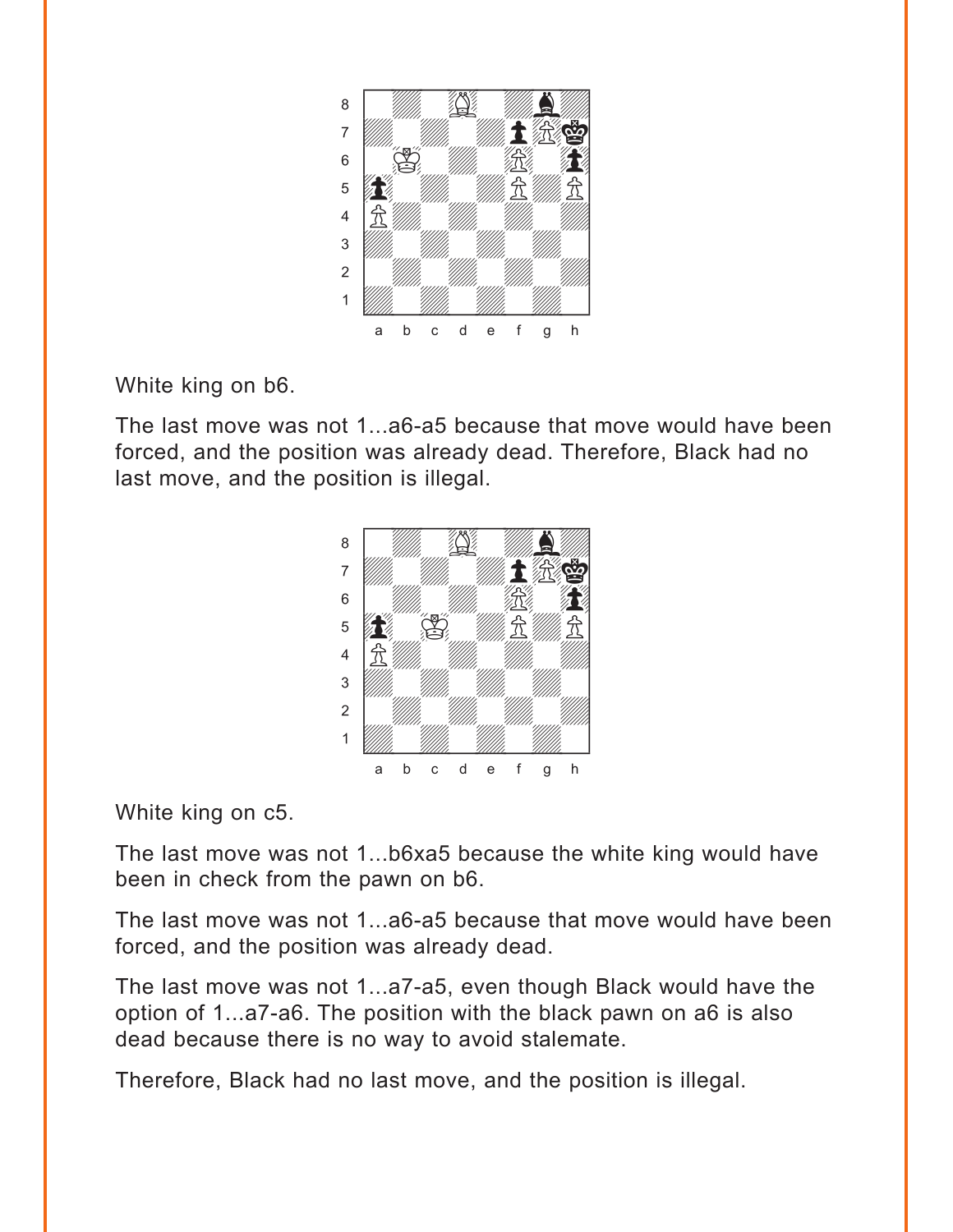

White king on c6.

The last move was not 1...a6-a5 because the position would already have been dead.

But there are two last moves by Black which make the position legal with the king on c6. **1...b6xa5** or **1...a7-a5**.

If Black played 1...b6xa5, there was the option of keeping the position alive with 1...b6-b5.

If Black played 1...a7-a5, there was the option of 1...a7-a6 when stalemate can be circumvented by 2.Be7 a5 3.Bb4 axb4.

"J'adoube."



*Lisabeth and Bogie, smoke and games*